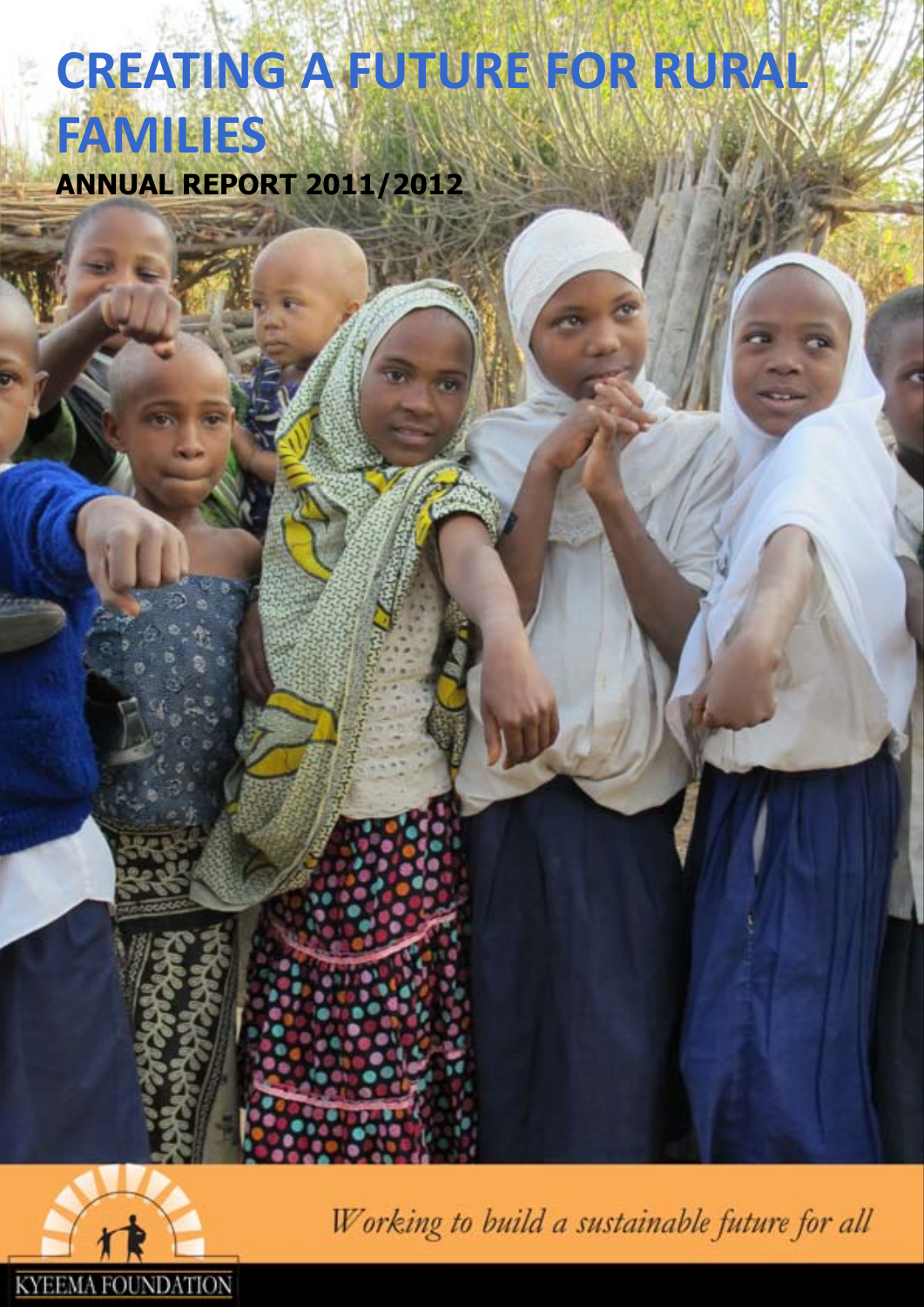

## **CONTENTS**

AusAID - Regional Newcastle Disease Control Project, Malawi, Mozambique,

Executive Message The I-2 Story Messages from KYEEMA People Staff Profile - Dr Mary Young Consultant Profile - Dr Brigitte Bagnol Farewell to Jarrah KYEEMA Projects undertaken in 2011/2012 Tanzania and Zambia Mozambique GALVmed cooperation ACIAR Laboratory Manual Update FAO Decision Tools for Poultry Development Stories from the Field Financial supporters and donations Annual Audited Accounts 2011/2012 KYEEMA Foundation Policies

European Commission - Reduction and Control of Newcastle Disease in Angola Strengthening Livelihood Options for Vulnerable Rural Households in Gaza Province,

KYEEMA Team and Acknowledgements

Cover photograph by Mary Young, KYEEMA Foundation Left photo by Sally Ingleton 360 Degree Films

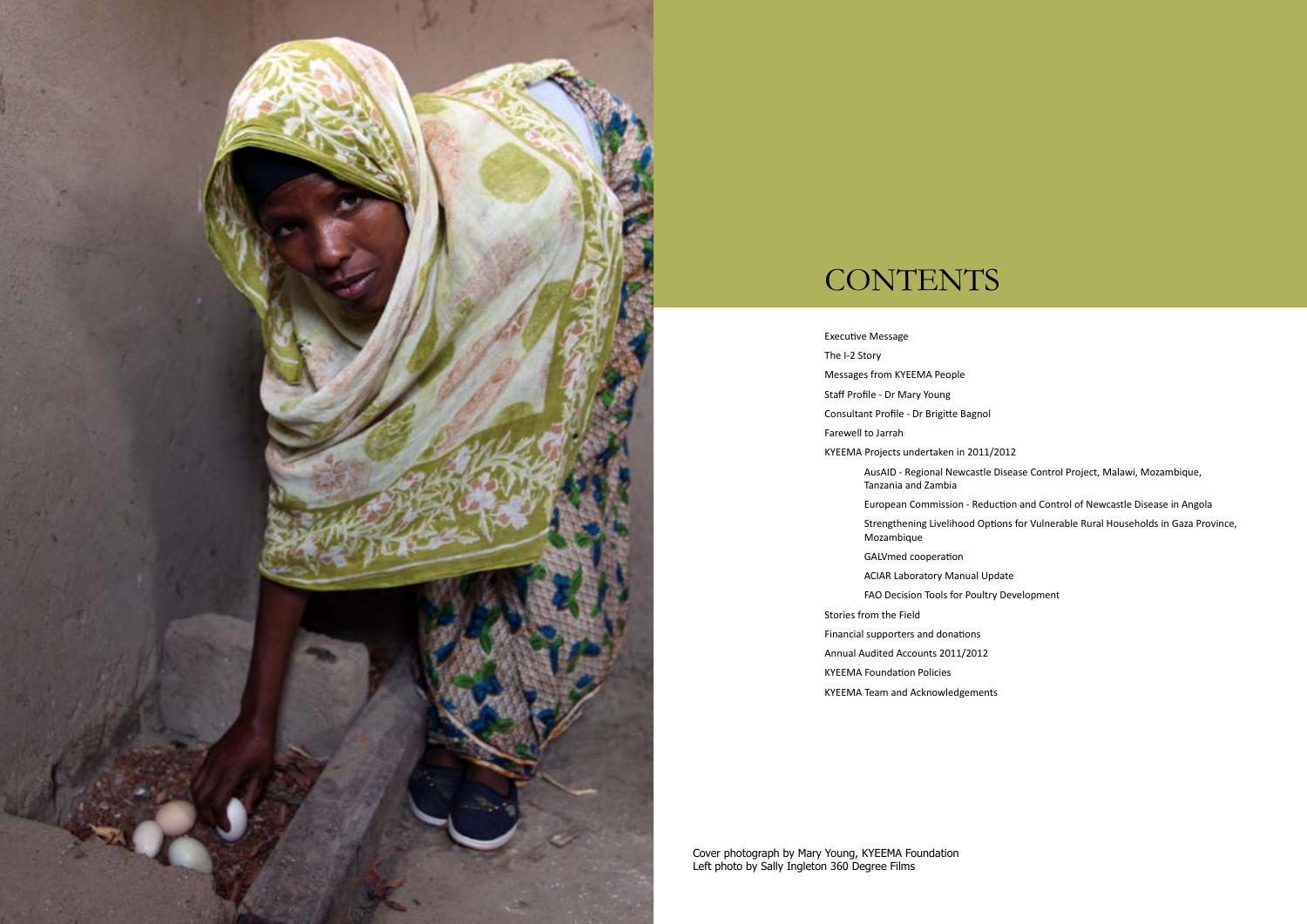## THE I-2 STORY

All of the work that is being undertaken on vaccinating village chickens using thermo-tolerant vaccines would not have been possible if it were not for the work of several dedicated people who saw the need for this type of vaccine and worked to ensure it was created and could be made freely available to those governments wishing to use it domestically for non-commercial purposes. Following is the history of the I-2 ND vaccine as written by Professor Peter Spradbrow, the scientist who led the development of the I-2 vaccine.

In 1926 outbreaks of a "new" disease of chickens occurred at Newcastle-upon-Tyne in the UK and in Java in present-day Indonesia. The disease spread rapidly to involve the developing chicken industries in many countries and became known as Newcastle disease.

The Australian story Newcastle disease also occurred in Australia in the 1930s but was eradicated by the veterinary authorities. The virus, called the Albiston Gorrie strain, was isolated and preserved. This is probably the oldest strain of Newcastle disease virus still available. In Australia Dr (later Sir) Macfarlane Burnet undertook studies on the Albiston Gorrie virus. He showed for the first time that Newcastle disease virus could be cultivated in fertile hen eggs and that the virus present in allantoic fluid could be detected by a simple haemagglutination test. Some sixty years later we still rely on this test in our studies of Newcastle disease virus. Newcastle disease is a problem in village chicken flocks and in many developing countries is the greatest impediment to productivity of rural chickens. Newcastle disease outbreaks can occur at any time of year but frequently peak during the dry season and devastate flocks, killing between 50 to 100 percent of the flock. However, there has been no tradition of vaccination in village chickens and sophisticated vaccines found little use in village flocks, which are small, multi-aged and scattered. The chickens range freely during the day and are not always confined at night. Cold chains are rarely available. Commercial packaging makes the vaccine quantities too large for village flocks and too expensive for village farmers. Governments have been unwilling to use foreign exchange to import vaccines.

and proved to be a proficient vaccine, eventually going into commercial production for the commercial industry.

#### Newcastle disease vaccines for village use

For many decades Australia was presumed to be free of Newcastle disease but in 1966 an unusual strain of Newcastle disease virus was isolated from a local chicken in Brisbane. This virus, strain V4, was less pathogenic than even the mildest vaccine strains used in other countries. Strain V4 was investigated Also the culture of village chicken production has not been conducive to vaccination. The owners of the chickens are usually village women, already overworked and often illiterate, who are largely neglected by government agencies. Extension workers tended to focus on large animals and the men who manage them.

## EXECUTIVE MESSAGE

CHAIR, Dr Stewart Routledge

It gives me great pleasure to thank all our staff, volunteers, associates and stakeholders for the support, cooperation and dedication they have shown over the past year to further raise the profile and success of KYEEMA Foundation and its subsidiaries.

We have witnessed that our achievements this year have been well received in many countries and with many donors, in providing improved livelihoods to very poor rural families. In particular our EU project in Angola for the European Commission and our AusAID project in Mozambique, Malawi, Tanzania and Zambia have continued the focus of the International Rural Poultry Centre of KYEEMA Foundation to assist National Veterinary Laboratories to produce I-2 vaccine and to support the set-up of supply chains to get the vaccine into the field where community vaccinators are trained in use of the vaccine.

To all our esteemed colleagues, it is with your efforts that we expand provision of our services to developing countries and we have not been able to excel without the efforts that you relentlessly demonstrate year in year out towards the goals that KYEEMA aspires to.

Let us proceed with excellence in everything we do today, and in coming years in line with the growth and success we have achieved in the past years. Let us continue to grow in delivering the highest standards of service to rural people in many developing countries, allowing them to better support their families nutrition, health and education needs. Together with all our stakeholders we will continue to improve the livelihoods of these people.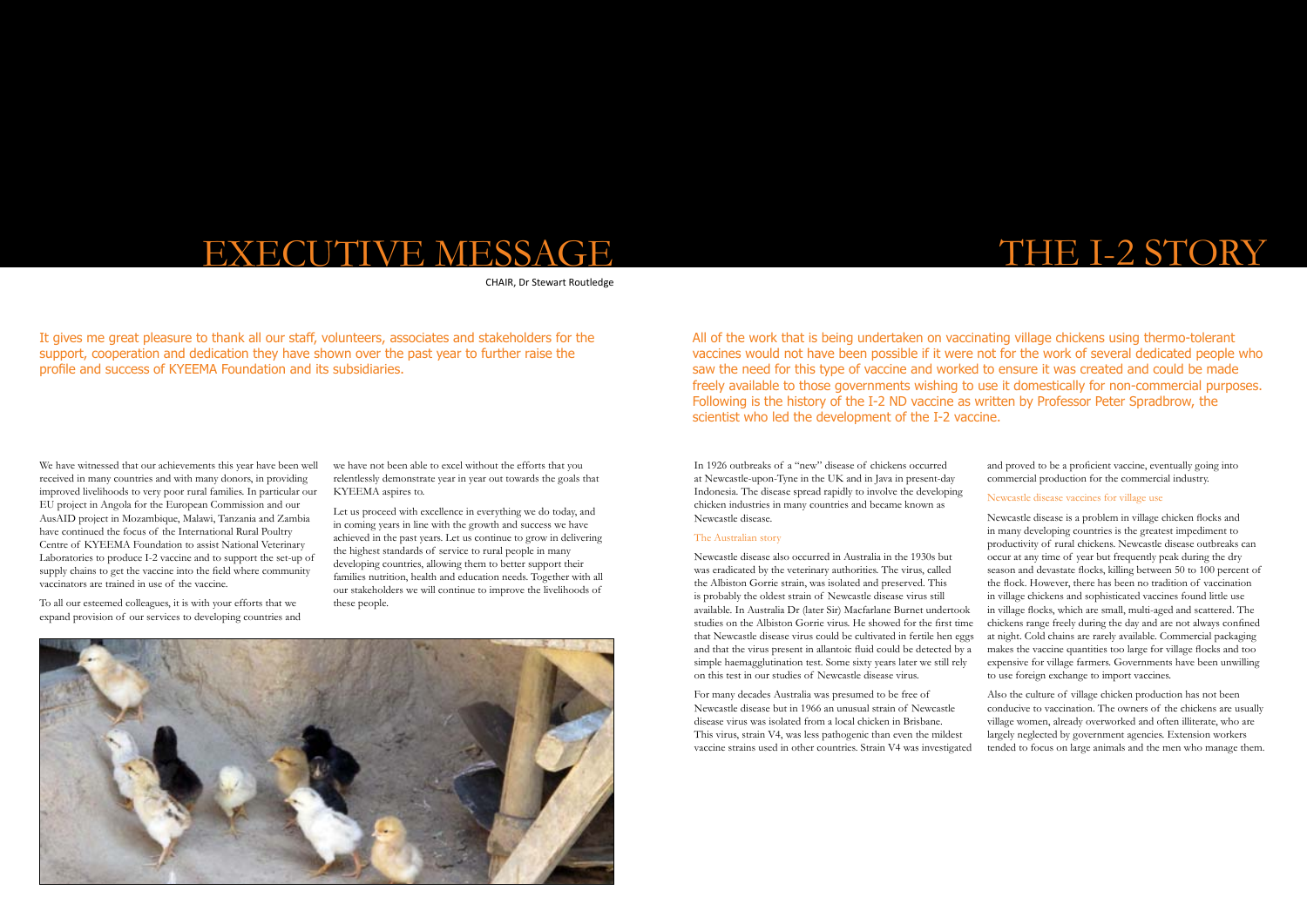#### The initial ACIAR projects

In 1984 the problem of Newcastle disease in village flocks came to the notice of the Australian Centre for International Agricultural Research (ACIAR). They saw the need for a new vaccine appropriate for the task, rather than trying to utilise the existing commercial vaccines with the deficiencies noted above. The concept for the initial ACIAR projects arose from discussions between Dr John Copland of ACIAR and Professor Latif Ibrahim from the new veterinary faculty in the Universiti Pertanian Malaysia. Prof. Spradbrow became involved because of previous collaborative work with the Malaysian group on V4 vaccine. Following successful laboratory and field trials, ACIAR with support from then ADAB (now AusAID) undertook a regional approach with confirmatory studies in Indonesia, Philippines, Thailand and Sri Lanka.

In the initial trials, V4 vaccine was presented to chickens on food. This was a concession to the lack of physical control over the chickens at the time. Eye drop vaccination has proved more effective and is now the preferred method for application method.

When V4 became a commercial vaccine, a new vaccine strain was required for village use to avoid legal complications. ACIAR sponsored the development at the University of Queensland of a new vaccine master seed. Prof. Spradbrow and his team looked at a collection of 45 contemporary Australian isolates but found none to cause disease in chickens (Spradbrow et.al., 1995). These 45 isolates contained the strain now known as I-2, an avirulent virus that had properties, including heat resistance, similar to V4. The master seed, controlled by ACIAR and held at the University of Queensland, is made available without cost to developing countries who wish to produce it.

Tests with the heat resistant vaccines V4 and I-2 have been undertaken in many countries in Asia and Africa. Some of the countries have adopted one or other of these vaccines and produced them on a large scale for vaccination of village flocks.

#### Networks and training

Agencies other than ACIAR have become involved in the projects, supporting vaccine activities in country or training

projects at home or in Australia. The Australian Agency for International Development (AusAID) funded the Southern Africa Newcastle Disease Control project which ran from June 2002 to November 2005 in Mozambique, Malawi and Tanzania. FAO, EC, UNHCR, World Bank, IAEA and many NGOs have supported projects leading to improved control of Newcastle disease.

Vaccine production and testing was only the foundation for the successful projects. Sustainable vaccination campaigns have required vaccine production in-country and this depended on appropriate training at international workshops or at the University of Queensland. Also essential to the success of projects has been the development of new extension materials and activities. These have targeted all the stakeholders - the women who are the traditional keepers of village chickens, the people who will do the vaccinations, and all the levels of bureaucracy where pertinent decisions are made.

I-2 master seed has gone from the University of Queensland to many countries in Asia and Africa, with a number of countries now regularly producing this vaccine for sale to village farmers. Many more countries are trialling the vaccine, with the aim of larger scale use for village farmers. The impact on livelihoods for poor rural female and child-headed households has been significant, and is the reason why KYEEMA Foundation's work with the I-2 vaccine continues.

#### **P. B. Spradbrow**

**Professor Emeritus, Formerly of John Francis Virology Laboratory**

**Department of Veterinary Pathology**

**School of Veterinary Science**

**University of Queensland, Brisbane, Australia**

*NB. The full article is contained on the KYEEMA Foundation website in Newsletter 12:* 

*http://www.kyeemafoundation.org/content/userFiles/file/news/12eNews\_ Jan2009.pdf*

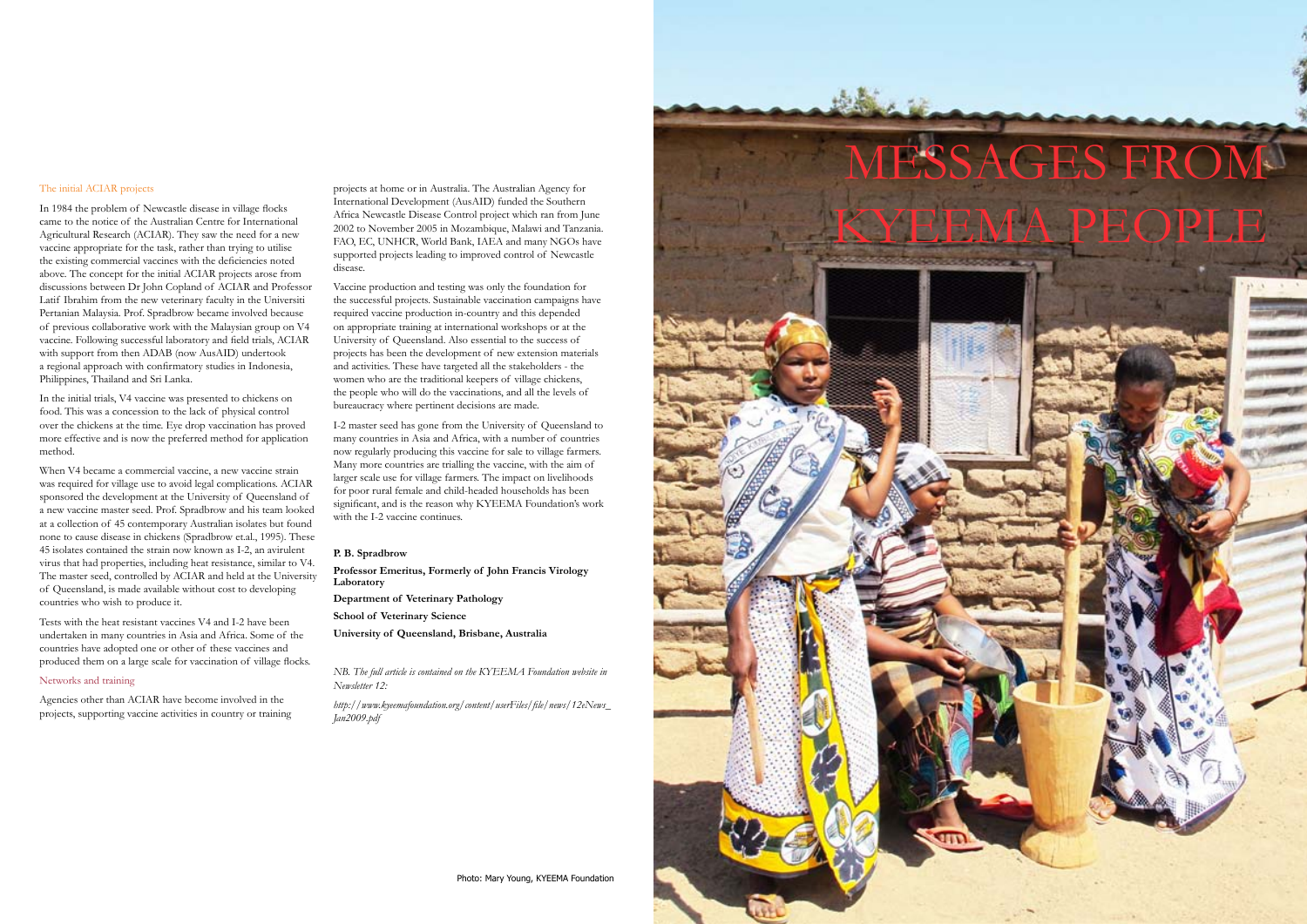I have a PhD in anthropology and lived in Mozambique for many years. I have been an independent consultant since 1994, working in Mozambique, South Africa, Tanzania, Zambia, Malawi, Angola, DRC, Eritrea, Laos, Indonesia and Vietnam and have provided training, designed and evaluated many projects and conducted research on many activities over this time.

In 1999, I was requested by the Australian Centre for International Agricultural Research to do the evaluation of the first Newcastle disease vaccination campaigns carried out in Gaza Province with the I-2 vaccine whose production had recently started in Mozambique at the National Veterinary Research Institute. The evaluation blew my mind. After years of experience working in development interventions I had never seen such a straightforward and cost-effective intervention. Farmers were satisfied; women in particular were happy. One woman told me: "The chickens are like a husband for me, with chickens I can get food and clothes".

I understood that Newcastle disease control was making a difference for poor female farmers. I realized that a chicken represented the smallest bank available, the bank of the poor in contrast to cattle so common in Southern Mozambique. It was necessary to promote a radical change in paradigm among development stakeholders, to shift the attention from cattle to chickens. I became a strong supporter of village chickens and vaccination campaigns against Newcastle disease, not only as a means to empower women, but also to promote food sovereignty.

Since then I have been active with KYEEMA as a medical anthropologist dealing with issues related to rural development, monitoring and evaluation, participatory methods (Participatory Rural Appraisal, Participatory Impact Assessment), communication, One Health and gender, specifically in the



context of Newcastle disease control and highly pathogenic avian influenza (HPAI). I think that the genuine belief that we can make a difference through supporting village chickens is a strong characteristic of KYEEMA's work.

### **FOOD SOVEREIGNTY IS THE RIGHT OF PEOPLES TO HEALTHY AND CULTURALLY APPROPRIATE FOOD PRODUCED THROUGH ECOLOGICALLY SOUND AND SUSTAINABLE METHODS, AND THEIR RIGHT TO DEFINE THEIR OWN FOOD AND AGRICULTURE OF FOOD SYSTEMS AND POLICIES RATHER THAN THE DEMANDS OF MARKETS AND CORPORATIONS.**

**SYSTEMS. IT PUTS THE ASPIRATIONS AND NEEDS OF THOSE WHO PRODUCE, DISTRIBUTE AND CONSUME FOOD AT THE HEART** 

### DR MARY YOUNG

### Staff profile

I was first introduced to Newcastle disease control and village chickens in Maputo, Mozambique in the year 2000. With funding from ACIAR and with the support of Peter Spradbrow and his team at The University of Queensland, Robyn Alders and her colleagues from the National Veterinary Research Institute were working on improved control of the disease using a thermotolerant vaccine, I-2. I joined the team in Maputo, working mainly on production and testing of the vaccine and helping to write and/or edit the field, laboratory and training manuals. On visits to the field I was able to see first-hand the importance of village chickens to the livelihoods of people living in rural areas, particularly women, and the difference that Newcastle disease control made.

I have worked as a consultant with KYEEMA since its inception, convinced that our work with village poultry can make a difference to individuals and communities. I am now working full-time with KYEEMA in Brisbane, providing technical support to all our projects.

On a recent visit to Tanzania I had the opportunity to listen to people in villages where Newcastle disease control is now routine. One of the women told me:

*"In the past it was common to see children in this area with swollen bellies. Through this and the government programme there is increased consumption of eggs and others without eggs are prepared to buy eggs. It is very rare to see a malnourished child in the village now."* 

Our work really has made a difference!





Staff Profile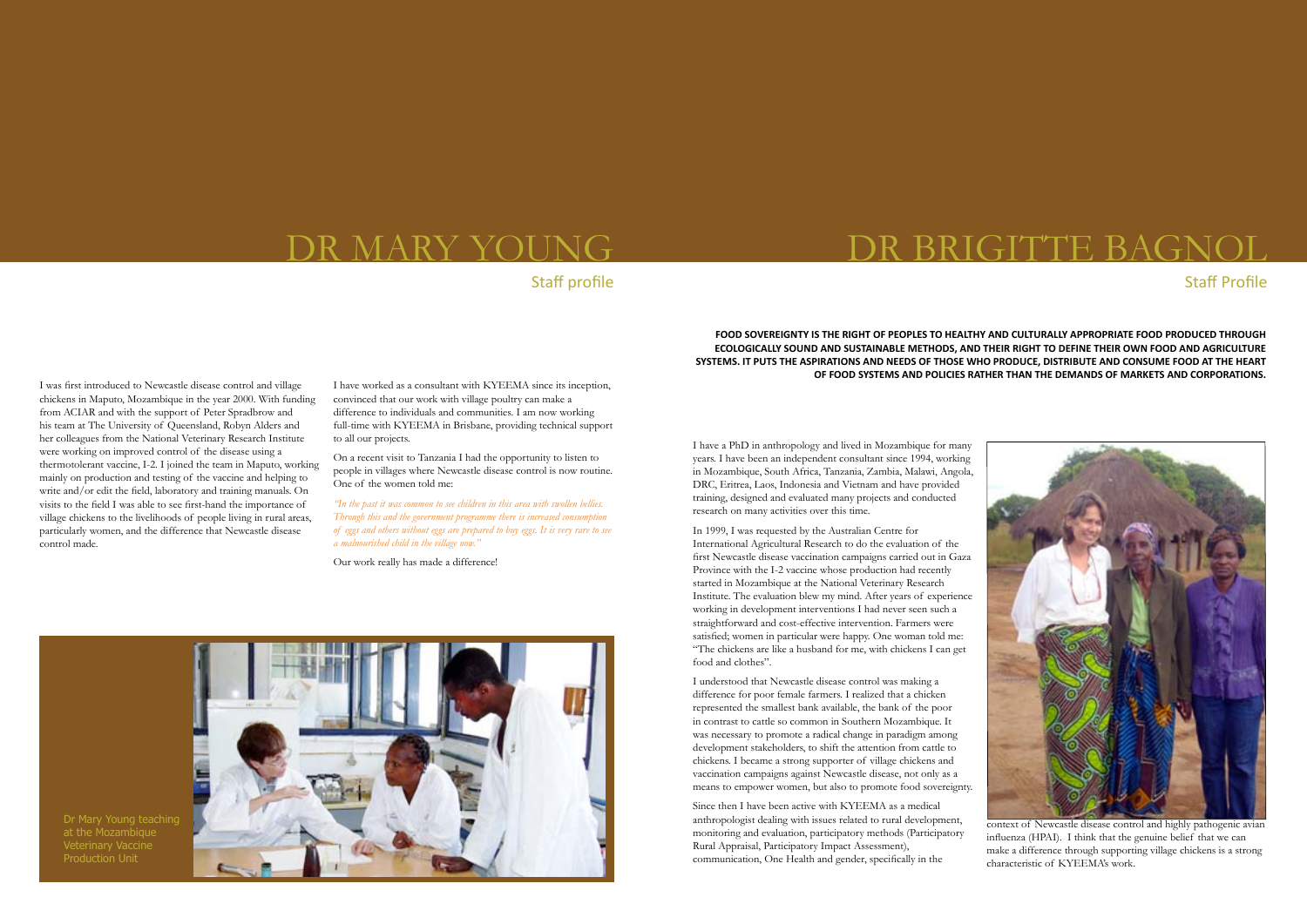# FAREWELL TO JARRAH YOUNG



In February this year we learned of the tragic death of Jarrah in Namibia.

Following her graduation from the School of Veterinary Science, The University of Queensland, in 2008, Jarrah worked as a clinical veterinarian in Brisbane. In 2010, having developed an interest in research, she applied for a 12 month volunteer assignment with the Australian Youth Ambassadors for Development (AYAD) program in Kenya, Africa.

Jarrah's Host Organisation for the assignment was the International Livestock Research Institute (ILRI) in Nairobi where she made valuable contributions to a World Bank zoonotic disease project, an impact assessment on the World Bank Avian

Influenza project in Nigeria and a study on disease interaction between wildlife and livestock in Kenya. She also undertook a major study on understanding adoption of vaccines by smallholder farmers, using control of Newcastle disease in Kenya and Tanzania as case studies.

The impact and calibre of Jarrah's work with AYAD was reflected in her being accepted for an additional twelve month volunteer assignment at ILRI as a volunteer with the Australian Volunteers for International Development (AVID) program. She was looking forward to continuing her work and using the findings of the study to identify and implement appropriate strategies which could be used to improve vaccine adoption.

# KYEEMA PROJECTS UNDERTAKEN IN 2011/2012

AusAID - Regional Newcastle Disease Control Project, Malawi, Mozambique, Tanzania and Zambia European Commission - Reduction and Control of Newcastle Disease in Angola Strengthening Livelihood Options for Vulnerable Rural Households in Gaza Province, Mozambique GALVmed cooperation ACIAR Laboratory Manual Update FAO Decision Tools for Poultry Development

Photo: Louise Grayson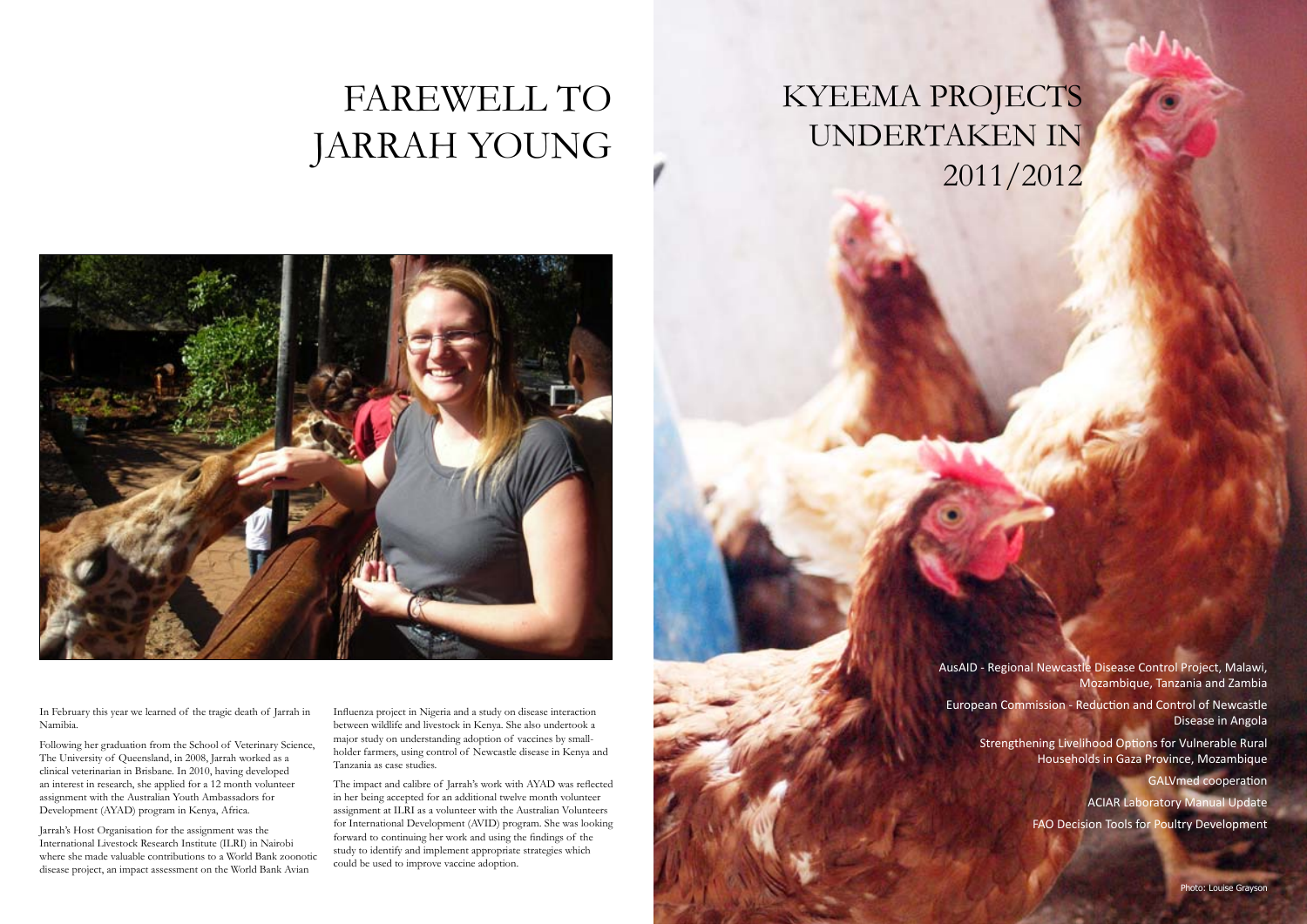The project is being implemented in Malawi, Mozambique, Tanzania and Zambia and aims to strengthen the capability of, and relationship between, stakeholders in order to successfully implement Newcastle disease control programs and achieve a decrease in chicken mortality rates caused by Newcastle disease in project areas. Through these activities village poultry production will be increased and this will contribute to food security and poverty alleviation of the population in project areas. KYEEMA staff have been involved with this program since 2002. Phase 2 has been operating since 2009 and will continue through till 2013. Phase 3 commenced in July 2012 as a one-year design phase for a collaborative program with the African Union.

#### Project Partners

The Ministry of Agriculture /Livestock Development and Fisheries in Malawi, Mozambique, Tanzania and Zambia; the Central Veterinary Laboratories in Malawi and Tanzania; the Central Veterinary Research Institute in Zambia and the Directorate of Animal Science of the Mozambican Agricultural Research Institute.

#### Funding source

The Australian Agency for International Development (AusAID)

Project activities have contributed to a more robust approach to addressing Newcastle disease control by supporting I-2 vaccine production and human resource development at the central veterinary laboratories, raising awareness of Newcastle disease control and implementation of regular vaccination campaigns in the four countries involved.

Training was a major focus of the project this year. Key staff

from partner laboratories participated in a training programme on laboratory quality assurance, laboratory biosafety, classical and molecular techniques for the diagnosis of Newcastle disease at IZSVe, Italy and a Training Workshop on Newcastle disease and Vaccine Quality Control at the Pan-African Veterinary Vaccine Centre of the African Union, Debre Zeit, Ethiopia. Training of government livestock and extension officers in Newcastle disease control and improved poultry husbandry, vaccine handling and cold chain continued. During this year the project trained 144 new extension and livestock officers, and community vaccinators.

Major activities implemented during this period included the midterm review; annual data collection survey and Participatory Rural Appraisal; statistical analysis of survey data; reviews of actual cost of vaccine production, quality assurance and distribution and the cost of vaccination per bird; distribution of extension materials (in national language) and broadcast of radio spots on district and local networks.

In Tanzania, Malawi and Mozambique there is a significant increase in participation in vaccination campaigns and, in general, an increase in the flock size and percentage of households owning chickens. Farmers reported fewer deaths in chickens since vaccination and Newcastle disease is no longer identified as the main cause of death. In Zambia the laboratory trials on vaccine have been completed and vaccine has been prepared for the field trials. The cost of vaccine production and distribution was estimated. Community vaccinators and community leaders were trained in Newcastle disease control in preparation for the field trial.

### REDUCTION AND CONTROL OF NEWCASTLE DISEASE IN ANGOLA

This project commenced in November 2009 and officially ended on 17 May 2012. The program was based in Lubango in the south of Angola and worked directly with the Angolan Veterinary Services Institute of the Ministry of Agriculture and Rural Development. The main objective was to set up a program to reduce and control outbreaks of Newcastle disease, which is a major concern for disadvantaged rural communities in Angola. This entailed working with the Veterinary Services Institute and the Veterinary Investigation Institute to produce local I-2 vaccine and set up vaccine laboratory and field trials.

#### Partner

Angola Veterinary Services Institute of the Ministry of Agriculture and Rural Development.

#### Funding source

The European Commission.

Robyn Alders joined the project in Angola as Team Leader in July 2011. The Angola Minister of Agriculture, Rural Development

and Fisheries inaugurated the laboratory on 3 May 2012. This year tenders were launched according to EU guidelines for the purchase of additional laboratory equipment, consumables and the rehabilitation of the laboratory electrical system and the cool room. The importation of equipment and reagents has taken longer than expected and the final phase of the process was completed by the Veterinary Services Institute. The company which supplied the equipment will install the equipment in Lubango and provide training on its use before the end of August 2012 using funds provided by the EU project.

Training of laboratory personnel in the production and quality control of the I-2 vaccine was ongoing throughout the year and ground work was initiated to establish twinning activities between the vaccine production laboratories in Angola and Mozambique.

Although the project officially ended on 17 May 2012, ongoing twinning support of activities by staff of the Directorate of Animal Science of the Mozambican Agricultural Research Institute continues with funding from AusAID.



### STRENGTHENING LIVELIHOOD OPTIONS FOR VULNERABLE RURAL HOUSEHOLDS IN GAZA PROVINCE, MOZAMBIQUE

This project commenced in February 2010 and concluded in September 2011. The main aim of the project was to contribute to food security and poverty alleviation through the improvement of poultry husbandry practices and the control of Newcastle disease in village chickens.

#### Partners

Ministry of Agriculture (particularly the District Services of Economic Activities, Provincial Livestock Services of Gaza Province, Animal Science Directorate of the Mozambican Agricultural Research Institute, and Provincial Department of Agriculture), Institute of National Disaster Management in Mozambique.

#### Funding Source

Save the Children (funded by the European Commission).

The project aimed to strengthen the capacity of Ministry extension and district staff who are fundamental to the implementation of a sustainable Newcastle disease control program. The project provided training of trainers workshops for Ministry staff to equip them with up-to-date knowledge and resource materials, thereby enabling them to train community vaccinators and support vaccination campaigns more effectively. At a more strategic level the International Rural Poultry Centre (IPRC) of the KYEEMA Foundation focused on improving the coordination of activities from vaccine production, vaccine

distribution, vaccination campaigns to the collection and reporting of vaccination data.

A range of activities were implemented during the project including cold chain analysis and training, development of extension materials, initial training and refresher training of community vaccinators and extension officers, and community awareness raising activities. Four vaccination campaigns were conducted during the project period.

The project fostered community involvement and ownership by sensitising communities and community leaders to the importance of village poultry as an asset to income generation. Project awareness campaigns were conducted throughout the project and during the participatory rural appraisal, vaccination campaigns, and the trainings. To improve communication practices, extension materials were printed and distributed and a radio program was broadcast promoting the Newcastle disease vaccination campaigns. With additional funding the project took a complementary approach at village level to communicate with the rural population using theatre performances, sports competitions and workshops in primary and secondary schools.

The project had a significant influence in development of a more robust approach to addressing Newcastle disease by emphasising project awareness, raising awareness of Newcastle disease control, and the implementation of regular vaccination campaigns in participating villages.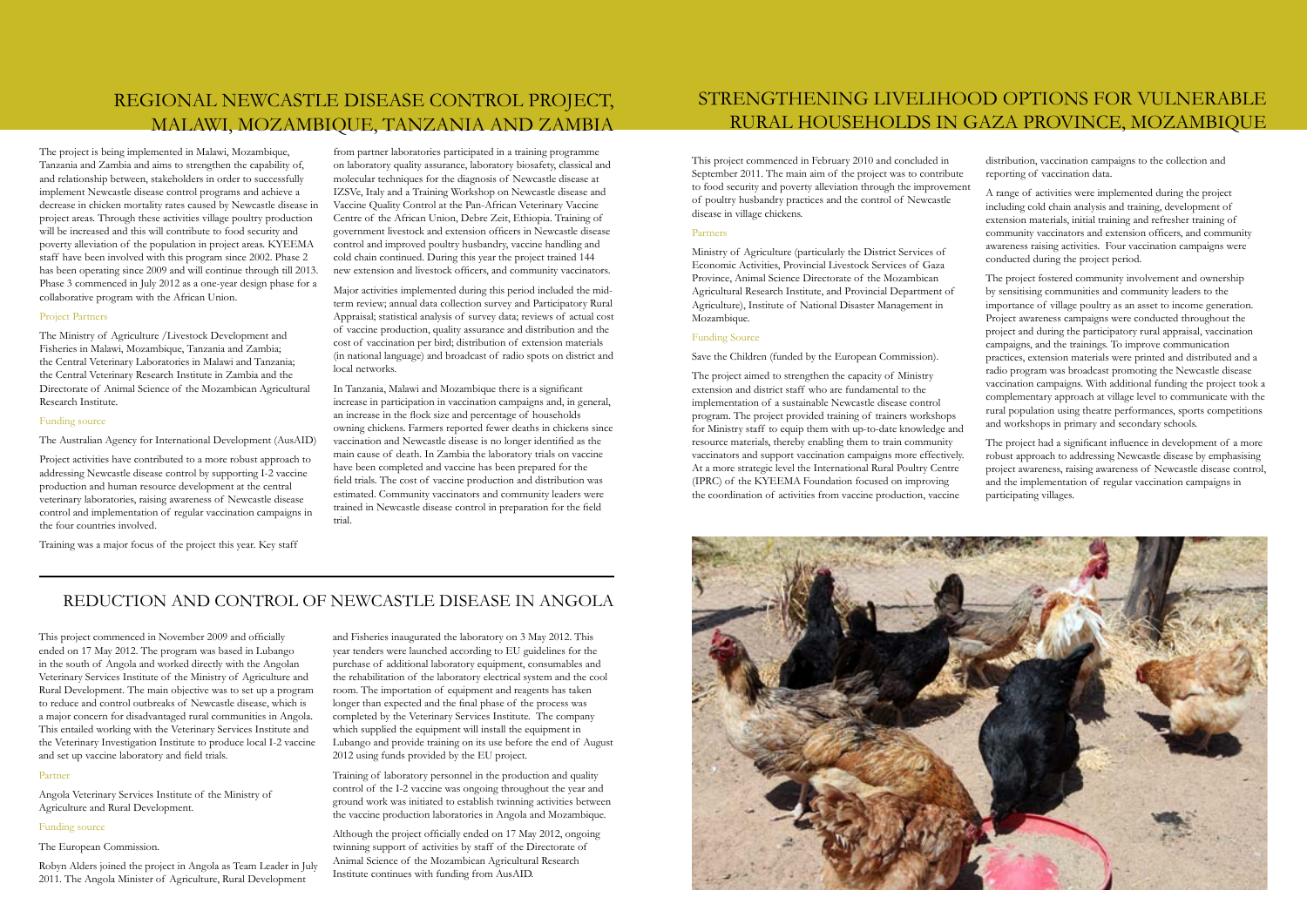### GALVMED COOPERATION

Our work with GALVmed (Global Alliance for Livestock Veterinary Medicine), a UK-based animal health charity, supporting I-2 Newcastle disease vaccine related activities in Africa, continued this year.

KYEEMA was contracted to conduct a Laboratory Workshop on I-2 ND Vaccine Production and Quality Control at the Accra Veterinary Laboratory in Accra, Ghana in October 2011. Five staff members from the Accra laboratory and three from Laboratoire Vétérinaire Central Kinshasa, DRC participated. The workshop activities were designed to increase the participants' understanding of the techniques involved in I-2 vaccine production, testing and distribution; to assist the participants to develop the practical skills needed in vaccine production and testing, and increase awareness of the principles of good laboratory practice, particularly as they apply to vaccine manufacture.

KYEEMA was also contracted to conduct cold chain training for veterinary service providers and Training of Trainers for Ward Facilitators from the Newcastle disease pilot project area in Tanzania. 19 service providers participated in the training on cold chain equipment, vaccine storage, transport, cold chain monitoring and record keeping, cold chain maintenance and risk management. 33 Ward Facilitators attended training on improved poultry management and more specialised training in Newcastle disease control using the thermotolerant I-2 vaccine. Topics

discussed included strategies for successful implementation of Newcastle disease vaccination campaigns in rural areas, training of community vaccinators, general husbandry and management of village chickens and formation of Farmer's groups, and marketing of poultry. The training was conducted by KYEEMA's Master Trainers from the Central Veterinary Laboratory in Tanzania.

KYEEMA's Master Trainers conducted a similar program for ten Agricultural Technical Officers in Lesotho. The training focused on the use of freeze-dried I-2 ND vaccine applied via eye drop, aspects of village chicken husbandry practices and the cold chain. This was followed by training of forty Community Vaccinators in important aspects of poultry management and more specialised training in Newcastle disease control using the freeze-dried thermotolerant I-2 vaccine.

KYEEMA was also contracted to carry out an assessment of the Central Biological Production Laboratory in Kathmandu Nepal and participated in a Cold Chain Refresher Workshop at a Newcastle disease pilot project area in Nepal. Retailers/ Distributors of veterinary inputs, Community Facilitators, Community Animal Health Workers, Veterinary Experts, and the NGO implementing the project in the project area participated. The important features of the cold chain, cold chain management and vaccine handling were discussed.

The Decision Tools for Family Poultry Development (DTFPD) aims to help government, NGOs, grassroots organizations and project design personnel with decisions about if and how to plan and implement family poultry programs. It provides a range of information and good practices available on different types and flock sizes of family poultry to assist with the development of appropriate interventions. It will help project designers to build on what has been demonstrated to work at the field level. The Toolkit aims to develop awareness among government, NGO and service personnel about the potential of family poultry in contributing to family incomes, food security and poverty alleviation. It will provide a range of information available on family poultry to assist with the development of appropriate interventions. The KYEEMA Foundation is responsible for managing activities under this project.

It also allows livestock scientists, socio-economists, political office holders, donor administrators and project officers to benefit from field experiences and use the information available to give them the best chance of developing projects appropriate for local conditions.

#### **Funding Source**

The Food and Agriculture Organisation (FAO), with primary funding from the International Fund for Agricultural Development (IFAD)

#### **Partners**

A range of international poultry experts are contributing chapters for the toolkit.

The DTFPD will assist project designers to:

| Have a practical understanding of family poultry<br>production systems and the inputs required as well as<br>the expected outputs;                                     |
|------------------------------------------------------------------------------------------------------------------------------------------------------------------------|
| Define the objectives of a family poultry project and its<br>criteria for success;                                                                                     |
| Conduct an initial situation assessment to determine<br>if a family poultry project is an appropriate option<br>under the prevailing local conditions;                 |
| Determine which interventions are most appropriate in<br>each situation;                                                                                               |
| Consider what timeframe would be appropriate to<br>support the implementation of a family poultry<br>production program that has a chance of being<br>sustainable; and |
| Formulate robust but cost-efficient participatory<br>monitoring and evaluation.                                                                                        |

The DTFPD will be linked to technical manuals and other media from organizations that have successful experiences in the implementation of family poultry projects and programs.

### DECISION TOOLS FOR FAMILY POULTRY DEVELOPMENT

# ACIAR LABORATORY MANUAL UPDATE

#### **SUCCESSFUL AND SUSTAINABLE CONTROL OF NEWCASTLE DISEASE IN VILLAGE CHICKENS IS ACHIEVED THROUGH VACCINATION AND DEPENDS ON A RELIABLE, READILY AVAILABLE AND AFFORDABLE SUPPLY OF VACCINE SUITED TO THE NEEDS OF VILLAGE CHICKEN OWNERS.**

Local production of I-2 Newcastle disease vaccine and its use in Newcastle disease control programs are ongoing in a number of countries and have resulted in improved chicken production and improvements in the living conditions of many vulnerable rural families in developing countries.

"Controlling Newcastle disease in village chickens: a laboratory manual" was published in 2002 and has been used successfully in many African and Asian countries that both produce and use I-2 Newcastle disease vaccine. The manual is recognised as a valuable source of information for laboratory personnel and has formed the basis of practical training workshops for scientists and technicians in vaccine-producing laboratories in Africa and Asia. This increased capacity allows countries to control the quality of

both locally produced and imported vaccines, and ensure effective vaccine delivery in areas where cold chains are unreliable.

This year, KYEEMA received funding from ACIAR to update the manual due to increasing interest in local production of Newcastle disease vaccine, particularly I-2. The second edition has also been translated into French and this will ensure that this information is readily accessible to francophone countries in the region. This manual and its companion volumes contribute significantly by enhancing local capacity to control Newcastle disease and improve village chicken production leading to better nutritional, livelihood and environmental outcomes for those living in poverty.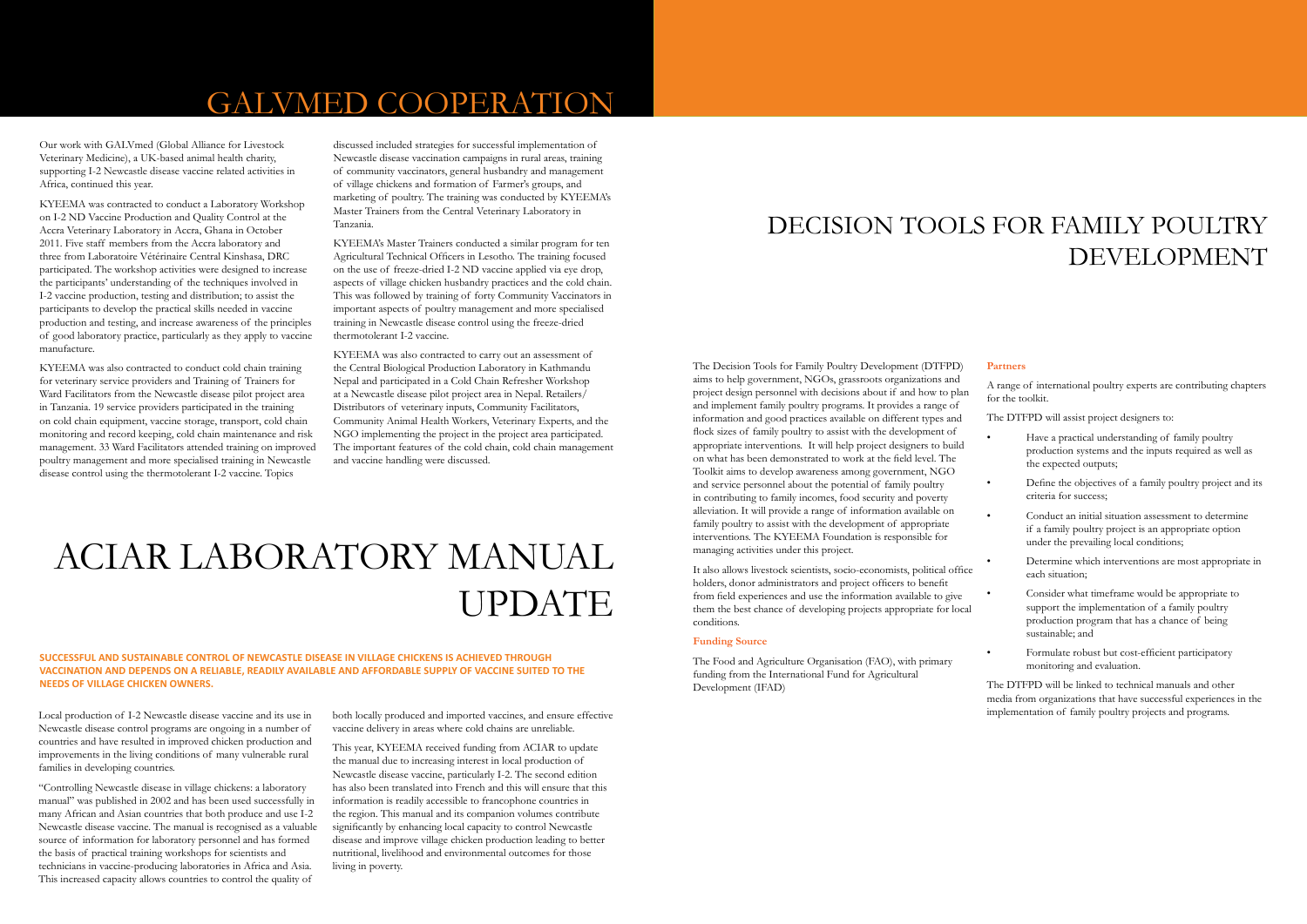### STORIES FROM THE FIELD

# MR MADAI NJOU

Mr Madai is from Unjangwe village in Singida, Tanzania. Around 10 years ago he began to keep poultry but generally kept only a few birds since they would inevitably die of ND around September or October every year. Before the Regional ND control project started, vaccination against ND was haphazard, so there was really nothing that could be done to control ND. When the system of organised vaccination campaigns and community vaccinators was introduced, he was among the first to accept it and has seen the benefits.

Before the project Mr Madai had five chickens. Now he has 150! None of his birds have died of ND since the project started. A major part of his income is from egg sales; generally he sells no fewer than 30 eggs per day (@ TZS 250 per egg).

Mr Madai and his neighbours are extremely thankful for the project – they remember the effects of ND from before the project and now realise the great benefits of vaccination. With vaccination, they are assured that the birds will survive and can now decide when to sell "We sell chickens and eggs when we want to!"

Mr Madai is a progressive farmer and received training on improved poultry husbandry from the project, together with the Community Vaccinators. The training included preparing supplementary feed for the chickens, based on locally available ingredients such as bulrush millet, a major crop in the area. Mostly Mr Madai's chickens scavenge for their food but he

provides some supplementary feed prepared according to project training and also 'grows' termites to feed his birds.

Together with ten of his neighbours (four women and six men) he has formed a small group, each raising 50 to 100 birds to produce eggs. The group is well organised with a Chairperson, Secretary and Treasurer. All group members are doing well.

One of the benefits of being in a group is that buyers are attracted to the village to buy eggs (used mainly for hatching) and the group get a better price for their eggs. They normally also sell a lot of chickens but are now organising for sales in December when the price is high due to festivals.

Mr Madai sells eggs from his small village shop.



PHOTO: Mary Young, KYEEMA Foundation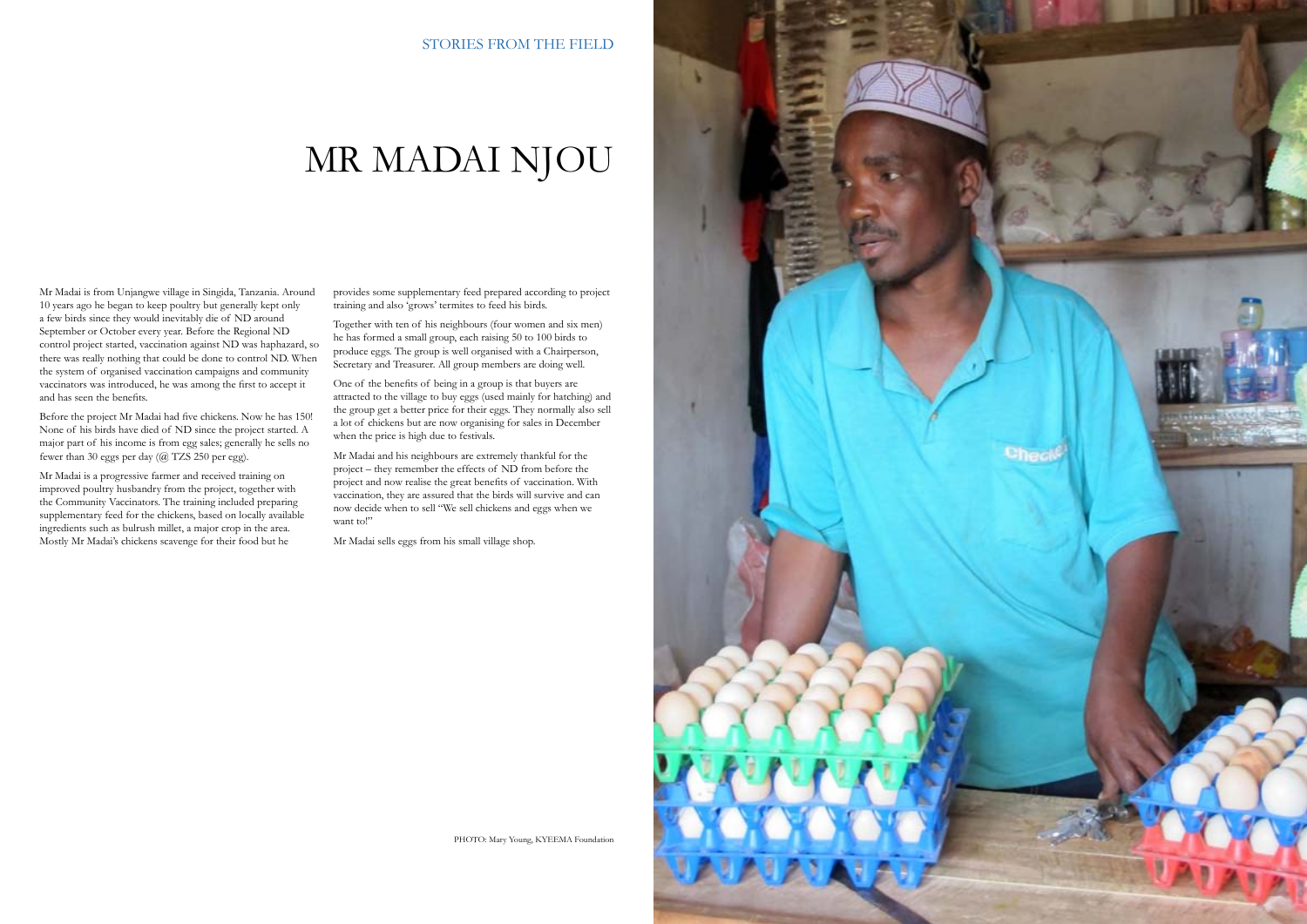# FINANCIAL SUPPORTERS AND DONATIONS



GRM International has been supporting KYEEMA since its inception, through the provision of office space and administrative and financial support. This valuable support has allowed KYEEMA to establish and expand its work around the world. In addition the GRM "Communities First Fund" and staff personally have made important financial contributions to KYEEMA field project activities since its inception.

We would also like to thank our key donor, AusAID for continued support to ND control activities in Southern Africa.

ACIAR has continued to support us through the provision of ND publications for Laboratory and Field activities.

The University of Queensland Veterinary School maintains and continues to provide free of charge the I-2 ND master seed.

Other donors who have supported KYEEMA in this past year and who we would like to thank include the European Commission, Food and Agriculture Organization, International Fund for Agricultural Development and Save the Children Mozambique.

# ANNUAL AUDITED ACCOUNTS 2011/2012

Income Statement for the Year Ended 30 June 2012

|                                               | 2012       | 2011                     |                                  | 2012      | 2011    |
|-----------------------------------------------|------------|--------------------------|----------------------------------|-----------|---------|
|                                               | \$         | \$                       |                                  | \$        | Ś       |
| Revenue                                       | 1,761,193  | 1,798,391                | <b>ASSETS</b>                    |           |         |
| Gain/(loss) on exchange differences           | (48, 521)  | (216, 336)               | <b>CURRENT ASSETS</b>            |           |         |
| Employee benefits expense                     | (654, 117) | (794, 105)               | Cash and cash equivalents        | 1,931,277 | 771,379 |
| Laboratory supplies and equipment             | (322, 882) | (70, 676)                | Trade and other receivables      |           | 135,331 |
| Consulting expenses                           | (264, 337) | (106, 676)               | <b>TOTAL CURRENT ASSETS</b>      | 1,931,277 | 906,710 |
| Travel expenses                               | (145, 028) | (159, 670)               | <b>NON CURRENT ASSETS</b>        |           |         |
| <b>Training expenses</b>                      | (43, 786)  | (74, 603)                | Property, plant and equipment    | 5,824     | 10,232  |
| Vehicle expenses                              | (37, 187)  | (76, 158)                | <b>TOTAL NON CURRENT ASSETS</b>  | 5,824     | 10,232  |
| Project expenses                              | (19, 152)  | (1, 270)                 | <b>TOTAL ASSETS</b>              | 1,937,101 | 916,942 |
| Depreciation and amortisation expense         | (4, 408)   | (7,005)                  | <b>LIABILITIES</b>               |           |         |
| Other expenses                                | (239, 333) | (237, 261)               | <b>CURRENT LIABILITIES</b>       |           |         |
| Profit before income tax                      | (17, 558)  | 54,631                   | Trade and other payables         | 62,571    | 254,815 |
| Income tax expense                            |            |                          | Short term provisions            | 6,708     | 5,366   |
| Profit from continuing operations             | (17, 558)  | 54,631                   | Other liabilities                | 1,826,251 | 597,633 |
| Profit for the year                           | (17, 558)  | 54,631                   | <b>TOTAL CURRENT LIABILITIES</b> | 1,895,530 | 857,814 |
| Other comprehensive income:                   |            |                          | <b>NON CURRENT LIABILITIES</b>   |           |         |
| Net gain on revaluation of land and buildings |            | $\overline{\phantom{a}}$ | Trade and other payables         |           |         |
| Total comprehensive income for the year       | (17, 558)  | 54,631                   | <b>TOTAL LIABILITIES</b>         | 1,895,530 | 857,814 |
|                                               |            |                          | <b>NET ASSETS</b>                | 41,571    | 59,128  |
|                                               |            |                          | <b>EQUITY</b>                    |           |         |
|                                               |            |                          | Retained earnings                | 41,571    | 59,128  |
|                                               |            |                          |                                  | 41,571    | 59,128  |
|                                               |            |                          | <b>TOTAL EQUITY</b>              | 41,571    | 59,128  |
|                                               |            |                          |                                  |           |         |

#### Statement of Financial Position as at 30 June 2012

Statement of Changes in Equity for the Year Ended 30 June 2012

#### Statement of Cash Flows for the Year Ended 30 June 2012

| 2012                                            |                          |           |                                                           | 2010          | 2009        |
|-------------------------------------------------|--------------------------|-----------|-----------------------------------------------------------|---------------|-------------|
|                                                 | <b>Retained Earnings</b> | Total     |                                                           | \$            | \$          |
|                                                 | \$                       | \$        | CASH FLOWS FROM OPERATING ACTIVITIES:                     |               |             |
| Balance at 1 July 2011                          | 59,128                   | 59,128    | Receipts from customers                                   | 3,072,711     | 1,071,637   |
| Profit attributable to members of the entity    | (14, 407)                | (14, 407) | Payments to suppliers and employees                       | (1, 915, 711) | (1,568,314) |
| Balance at 30 June 2012                         | 44,721                   | 44,721    | Interest received                                         | 2,898         | 2,877       |
|                                                 |                          |           | Net cash provided by (used in) operating activities       | 1,159,898     | (493, 800)  |
| 2011                                            |                          |           |                                                           |               |             |
|                                                 | <b>Retained Earnings</b> | Total     | CASH FLOWS FROM INVESTING ACTIVITIES:                     |               |             |
|                                                 | \$                       | \$        | Purchase of property, plant and equipment                 |               |             |
| Balance at 1 July 2010                          | 4,498                    | 4,498     | Net cash used by investing activities                     |               |             |
| Profit attributable to members of the entity    | 54,631                   | 54,631    |                                                           |               |             |
| Balance at 30 June 2011                         | 59,128                   | 59,128    | CASH FLOWS FROM FINANCING ACTIVITIES:                     |               |             |
|                                                 |                          |           | Proceeds from borrowings                                  |               |             |
|                                                 |                          |           | Net cash used by financing activities                     |               |             |
|                                                 |                          |           | Net increase (decrease) in cash and cash equivalents held | 1,159,898     | (493, 800)  |
|                                                 |                          |           | Cash and cash equivalents at beginning of year            | 771,379       | 1,265,179   |
| A full set of accounts is available on request. |                          |           | Cash and cash equivalents at end of financial year        | 1,931,277     | 771,379     |
|                                                 |                          |           |                                                           |               |             |

**Photo: Louise Grayson**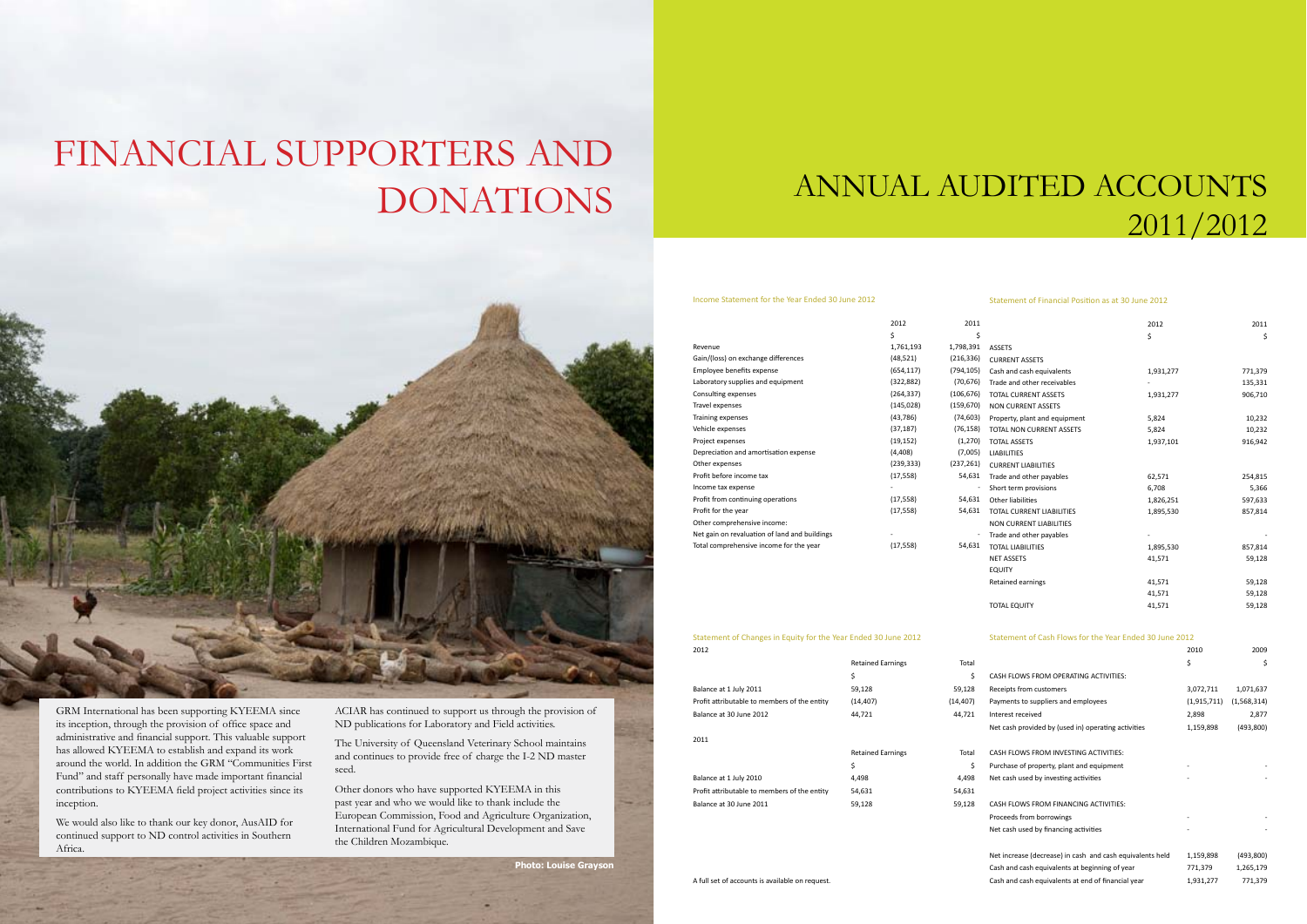### KYEEMA FOUNDATION POLICIES

### GOALS, TRANSPARENCY, NON-ALIGNMENT, ENVIRONMENT, CHILD PROTECTION & REPORTING.

The vision, purpose and values of KYEEMA Foundation are described in the Constitution and are rigorously upheld. KYEEMA is primarily involved in scientific and educational developmental activities. KYEEMA is not involved in any nondevelopmental activity.

KYEEMA is apolitical and does not support any religious views or groups, which is stated in the KYEEMA Constitution and is evident in our Annual Reports and website.

KYEEMA is known in Africa for its primary focus on helping to make improved smallholder rural poultry production accessible to all members of poorer communities, primarily through the promotion of ND vaccination campaigns. KYEEMA's interest and capacity are communicated by Newsletters, Annual and Project Reports and the KYEEMA website.

KYEEMA's overall approach is consistent with building up strong mutual respect, transparency, honesty, openness and a two way learning, communication and support relationship that reinforces the development outcomes and accountability with all our partners. KYEEMA has gained a good reputation for total inclusiveness and the development of open and strong relationships with rural communities and local and national governments in countries where it is working. Our theme is local community partnership and action with KYEEMA providing the catalyst for development as our fundamental approach.

KYEEMA is acutely aware of the importance of environmental sustainability. KYEEMA projects build on existing natural resources and KYEEMA is not involved in activities like forestry or fisheries exploitation.

KYEEMA ensures that internationally recognised human rights principles are adhered to in the overall conduct of all KYEEMA activities in the field and throughout the organisation. KYEEMA endorses the principles of child protection and addresses this important issue in their Child Protection Policy. KYEEMA only recruits people who have the appropriate skills and does not discriminate against anyone internationally or in Australia.

KYEEMA places a major emphasis on the rights of vulnerable and marginalised people. This is a major theme and objective as outlined in the Constitution. The past history of KYEEMA activities has focused on smallholder village poultry production systems in Mozambique, Tanzania, Malawi, Zambia and Angola. Mozambique and Angola have suffered major conflicts which have resulted in marginalised families with women and sometimes children heads of household who have been a focus for KYEEMA.

KYEEMA recognises the importance of its Annual Report as an accountable document to stakeholders and donors. KYEEMA currently circulates the Annual Report to Stakeholders.

Details of KYEEMA Foundation policies on child protection, non-government activities and complaints are listed on the KYEEMA website: www.kyeemafoundation.org



Photo: Louise Grayson